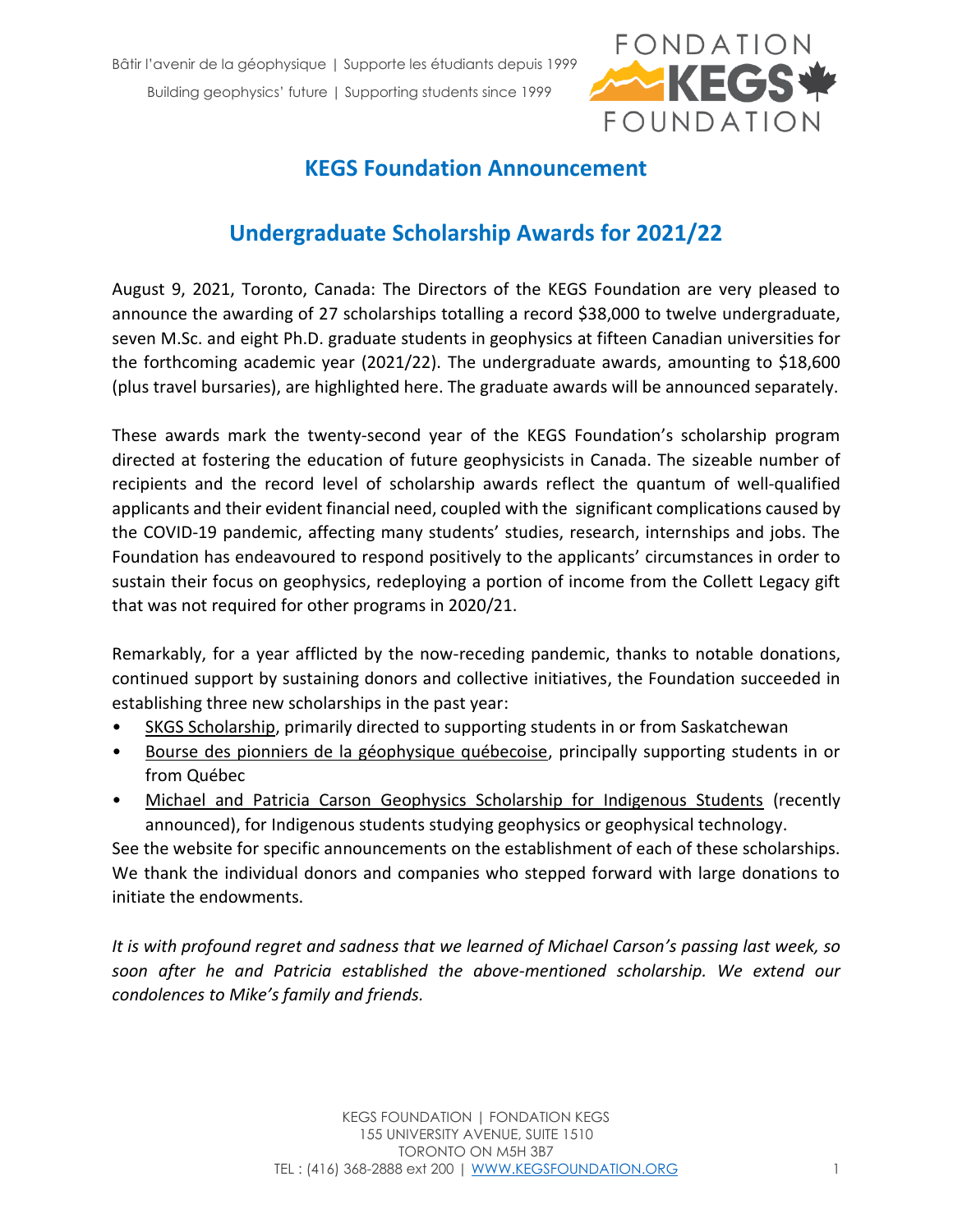

The twelve undergraduate recipients of KEGS Foundation scholarships for 2021\22 include the following four awardees who received named scholarships supported by specific endowments\* in recognition of their particular achievements and career focus:

Ray Guerard – University of Manitoba: Michael and Patricia Carson Geophysics Scholarship for Indigenous Students

Kaitlyn de Morée van Lierde ® – Carleton University: WAMIC Scholarship

Victoria Pereversoff ® – University of Victoria: BCGS Scholarship

Benjamin Clarke ® – Memorial University: Limion Scholarship

The other eight undergraduate recipients of KEGS Foundation Scholarships are:

Alexi Morin ®, Jérémie Darveau, Jérôme Grenier, Pierre-Olivier Leroux – Université Laval

Jérémy Gendreau ® – Polytechnique Montréal

Ryan Wang and Daniel Kahn – University of Toronto

Dean Bucciarelli – Queen's University

The scholarship awards range from \$1,250 to \$2,000, determined by the recipient's merit and need, available financial resources, under the Foundation's principal objective of supporting undergraduate education. The renewals of prior awards are indicated by ®.

In addition, thanks to continuing generous support by KEGS, all of the above awardees will also receive free membership in KEGS and will be eligible for fully subsidized participation at the annual KEGS Symposium in March. All recipients are also be strongly encouraged to participate in meetings of KEGS, BCGS or other local professional societies, and in other relevant geophysical meetings or symposia. Depending on need, circumstances and the Foundation's resources, additional assistance with travel expenses up to \$400 are tentatively allocated to facilitate participation of recipients and other applicants at relevant meetings, including KEGS or BCGS events, during the coming academic year. Networking opportunities will be offered where possible. Additionally, to assist awardees seeking to pursue further studies, research or employment, their CVs will be posted on the Foundation's website.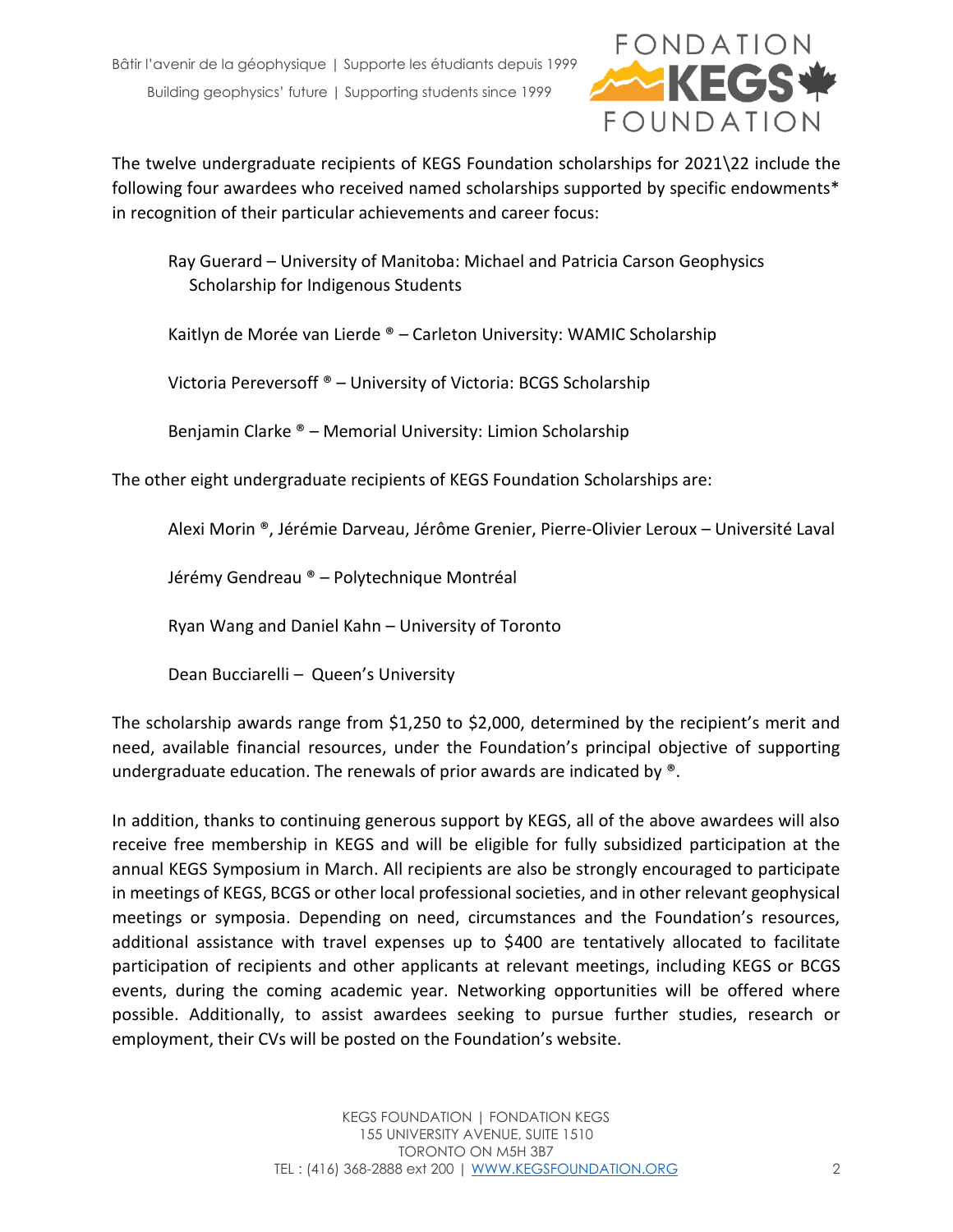

Presentation of the scholarship awards will be arranged during the fall semester, preferably at professional meetings or in conjunction with KEGS Special Lectures on relevant geophysical topics hosted by university departments, or at equivalent virtual events, depending on the extent to which complications and restrictions due to COVID-19 pandemic are relaxed.

The Directors extend their best wishes to all the above recipients for further success in their studies and future careers. We also offer our gratitude for the continuing support of the Foundation and its scholarship program by the Canadian exploration and geophysical community, including renewed major support by KEGS and the BCGS, a recent very generous donation by Lamontagne Geophysics, and to Phoenix Geophysics for its continuing support of the matching donation program (see website for further details).

We look forward to meeting the latest KEGS Foundation awardees at various upcoming meetings, symposia and KEGS Special Lectures, once current restrictions end.

Avec nos meilleurs souhaits à tous les lauréats\*\*.

| Stephen Reford, Chair | Jerry Roth, Director |
|-----------------------|----------------------|
| Tel: (416) 368-2888   | (416) 449-2226       |

\*NB: **KEGS** is the well-known acronym for the Canadian Exploration Geophysical Society, the leading mining geophysics organization established in 1953 and based in Toronto. The KEGS Foundation was established as a federally chartered charitable organization in 1999 with the objective of fostering geophysical education and has provided approximately 300 scholarships to Canadian students since inception. **BCGS** is the abbreviation for the BC Geophysical Society, a long-established professional organization based in Vancouver and focused on utilization of geophysics for mineral exploration, which has generously supported the BCGS Scholarship Fund. **SKGS** is the abbreviation for the Saskatchewan Geophysical Society. **WAMIC** is the abbreviation for the Women's Association of Mining in Canada, a long-standing organization supporting mining and mining-related education in Canada. Details of the named scholarships and the underlying endowments and donors can be found on the Foundation's website.

\*\*Version française disponible sur le site Web.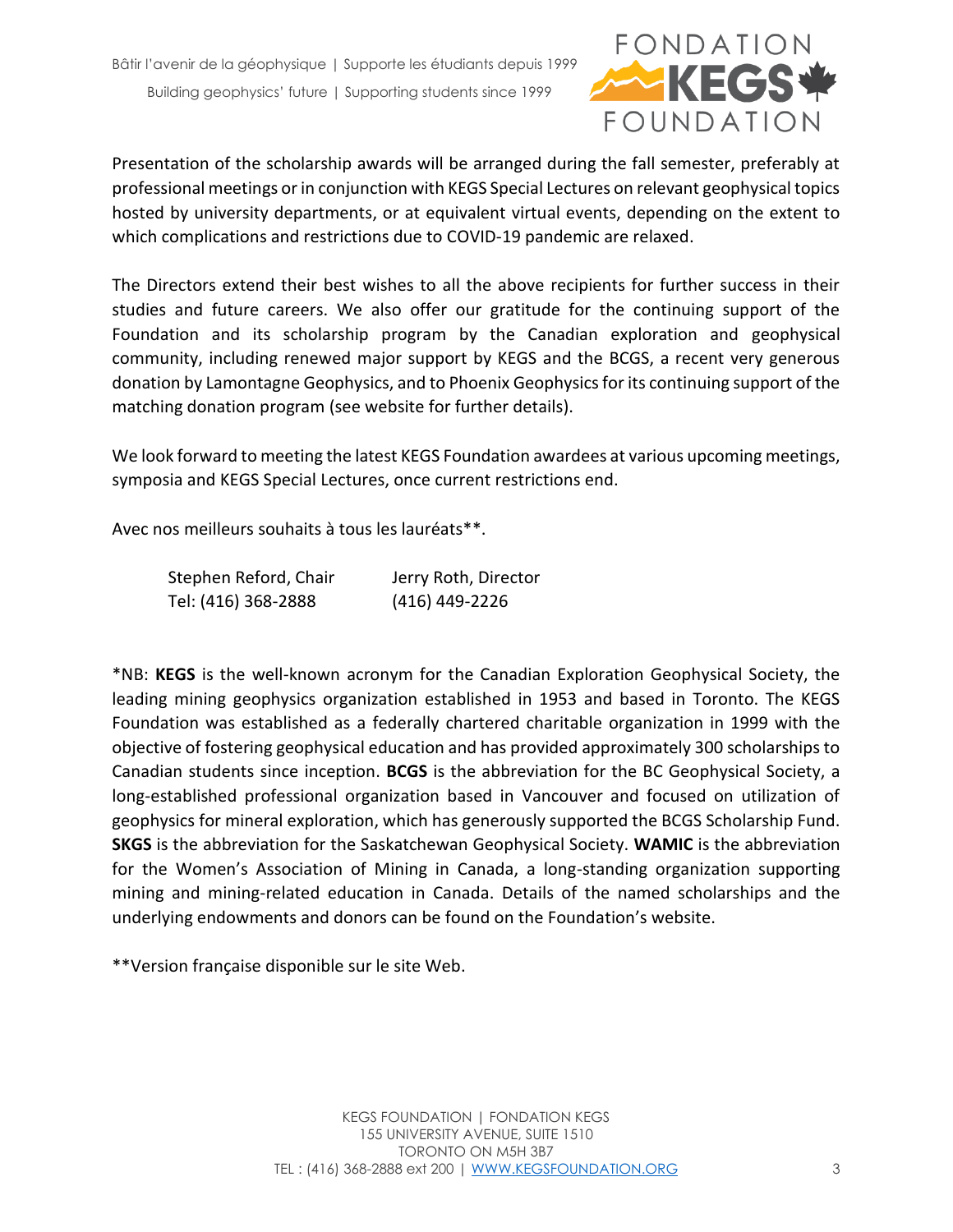

## **KEGS Foundation Announcement**

## **Record Graduate Scholarships Awarded for 2021/22**

August 16, 2021, Toronto, Canada: The Directors of the KEGS Foundation are very pleased to announce the awarding of a record 15 scholarships totalling \$19,500 (plus travel bursaries) to seven M.Sc. and eight Ph.D. graduate students in geophysics at twelve Canadian universities for the forthcoming academic year (2021/22).

These awards, complementing scholarships awarded to twelve undergraduates announced earlier, mark the twenty-second year of the KEGS Foundation's scholarship program directed at fostering the education of future geophysicists in Canada. The large number of recipients and the record level of total scholarship funding (\$38,000) reflect the number of well-qualified applicants and evident financial need, exacerbated by significant complications caused by the COVID-19 pandemic, which affected many students' studies, research, internships and jobs. The Foundation has endeavoured to respond positively to the applicants' circumstances in order to sustain students' focus on their geophysical education and research, redeploying income from the Collett legacy endowment that was not required for other programs in 2020/21.

Remarkably, despite the severe and diverse impacts of the now-receding pandemic, thanks to notable donations, continued support by sustaining donors and collective initiatives, the Foundation also succeeded in establishing three new scholarships in the past year:

- SKGS Scholarship, primarily directed to supporting students in or from Saskatchewan
- Bourse des pionniers de la géophysique québecoise, principally supporting students in or from Québec
- Michael and Patricia Carson Geophysics Scholarship for Indigenous Students (just announced), for Indigenous students studying geophysics or geophysical technology.

See the Foundation's website for specific announcements on the establishment of each of these scholarships. We thank the individual donors and companies who stepped forward with large donations to initiate the endowments.

*It is with profound regret and sadness that we learned of Michael Carson's recent passing, so soon after he and Patricia established the above-mentioned scholarship. We extend our condolences to Mike's family and friends, and thank them for the many donations in his memory.*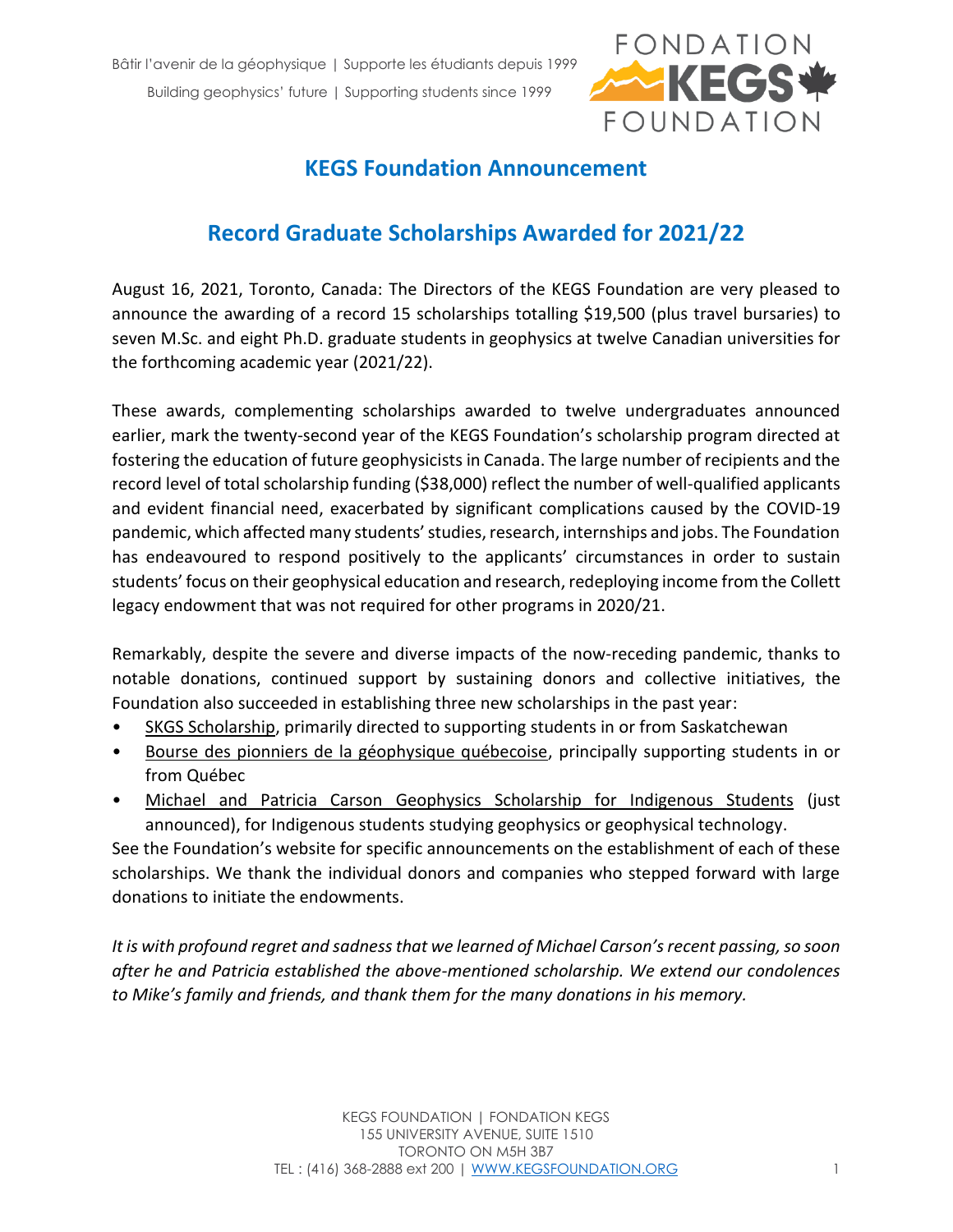

The **seven M.Sc. students** awarded KEGS Foundation scholarships for 2021/22 include the following two awardees who received named scholarships supported by specific endowments\* in recognition of their particular achievements and career focus:

Stephanie Bringeland ® – Queen's University: KEGS Pioneers Scholarship

Mark Lepitzki – University of Saskatchewan: SKGS Scholarship

The other five M.Sc. recipients of KEGS Foundation Scholarships are:

Moslem Azarpour – University of Saskatchewan

Marziah Arshian – Memorial University

Dimitri Danchenko – University of New Brunswick

Taylor Kyryliuk – University of Ottawa

Benjamin Saadia – Queen's University

The renewals of prior award indicated by  $^{\circledast}$ .

The **eight Ph.D. candidates** who received scholarship support to assist in completing their significant research include the fourth award of the premier Collett Graduate Scholarship, the thirteenth award of the GSC Pioneers Scholarship and the inaugural award of the new *Bourse des pionniers de la géophysique québecoise*. They were selected after careful consideration of a roster of impressively talented candidates. The outstanding awardees, are:

Tianshi Liu, University of Toronto, the recipient of the Collett Graduate Scholarship, is developing advances in full-wave seismic tomography applied to mantle and core characterization;

Gang Hui, University of Calgary, who received the GSC Pioneers Scholarship, is undertaking a very ambitious effort to integrate petrophysical characterization of fracture propagation for hydrocarbon exploitation and other applications;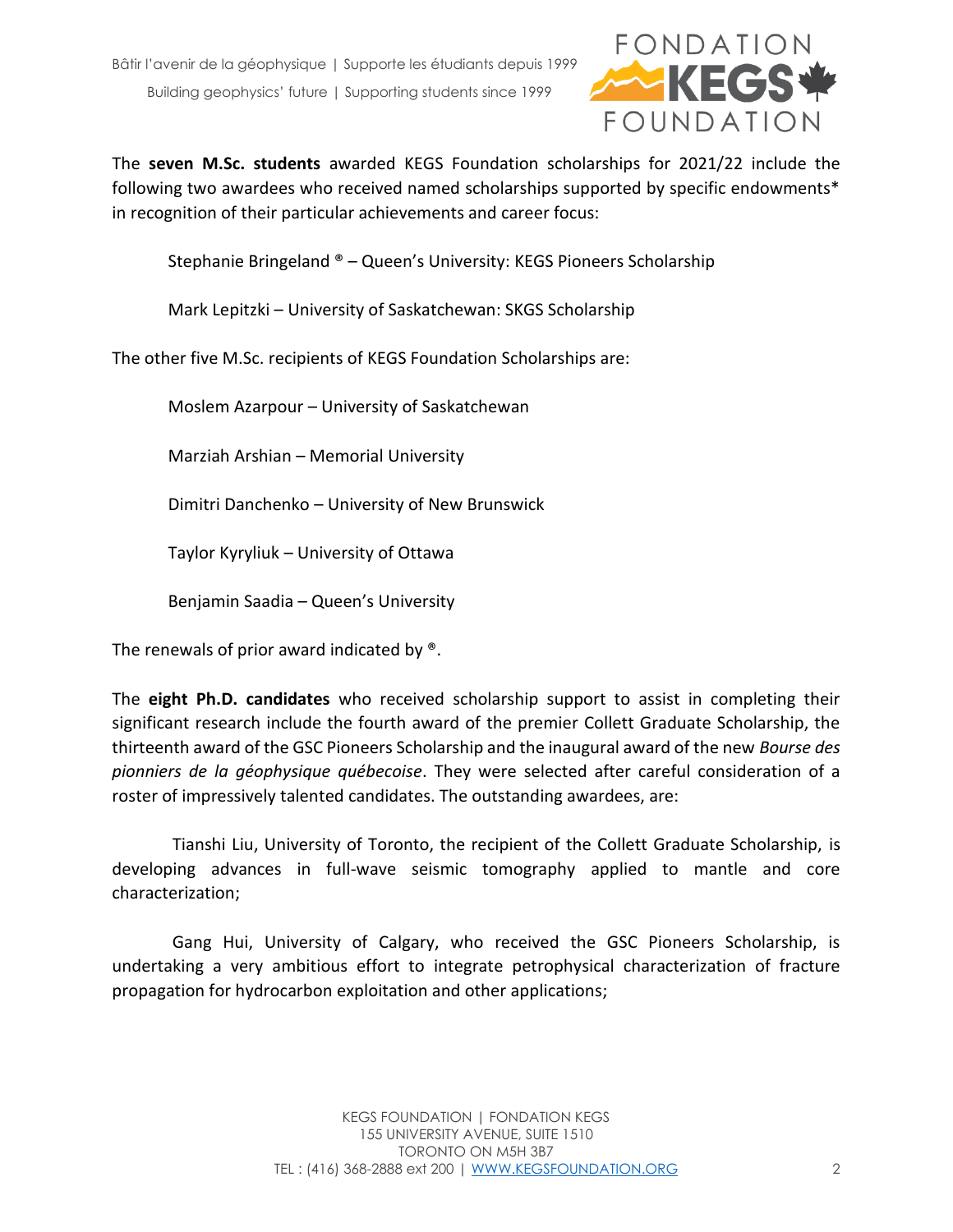

Adrien Dimech, Université du Québec en Abitibi-Témiscamingue, is the inaugural recipient of the *Bourse des pionniers de la géophysique québecoise*. He is investigating and developing advanced ERT methods for monitoring and characterizing mine waste and tailings dumps;

Fatemeh Nemati, University of Victoria, recipient of the second BCGS Scholarship, is modelling tsunami generation and potential impacts on communities along coastal BC.

The other four Ph.D. candidates awarded scholarships intended to complement departmental funding are:

Jefferson Restrepo, Polytechnique Montréal, who is investigating specialized processing of marine seismic data to delineate permafrost;

Megan Caston, University of Alberta, who is beginning her Ph.D. studies focused on utilizing MT to delineate crustal properties on southern Vancouver Island;

Eric Lenhart, Western University, who is commencing research focused on determining the electrical conductivity of the Fe-Ni system under ultra-high pressure and temperature related to the earth's core and geodynamics;

Erkan Gun, University of Toronto, who is undertaking numerical modeling of the tectonics of earthquake-prone zones, particularly in Turkey.

The amount of each scholarship award, intended to complement other funding, ranges from \$500 to \$3,000, determined by the recipient's merit and need and available financial resources, while maintaining the Foundation's principal objective of supporting undergraduate education.

In addition, thanks to continuing generous support by KEGS, all of the above awardees will also receive free membership in KEGS and will be eligible for fully subsidized participation at the annual KEGS Symposium in March. All recipients are also be strongly encouraged to participate in meetings of KEGS, BCGS or other local professional societies, and in other relevant geophysical meetings or symposia. Depending on need, circumstances and the Foundation's resources, additional assistance with travel expenses up to \$400 are tentatively allocated to facilitate participation of recipients and other applicants at relevant meetings, including KEGS or BCGS events, during the coming academic year. Networking opportunities will be offered where possible. Additionally, to assist awardees seeking to pursue further studies, research or employment, their CVs will be posted on the Foundation's website.